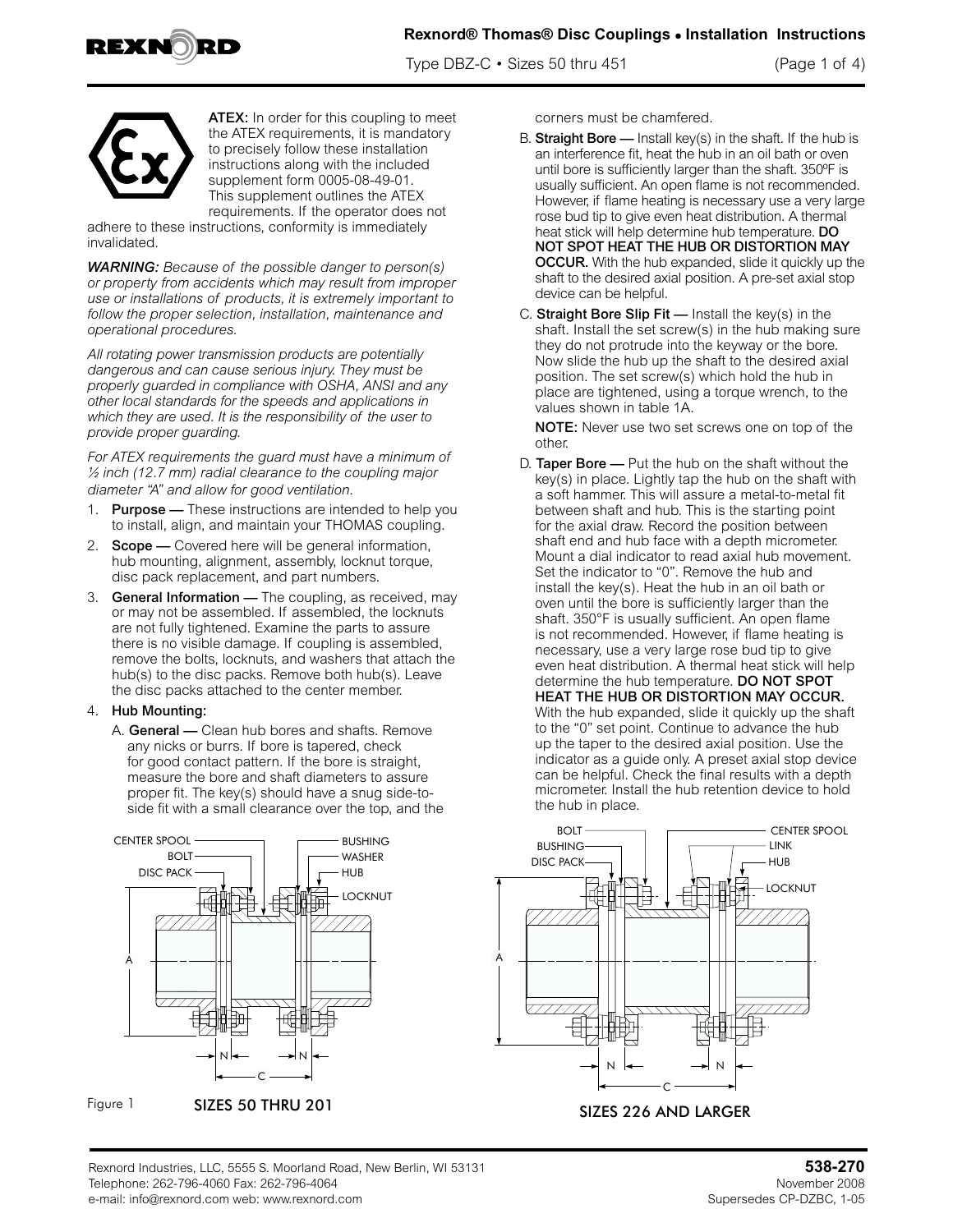### **Installation Instructions • Rexnord® Thomas® Disc Couplings**

(Page 2 of 4) Type DBZ-C • Sizes 50 thru 451



- 5. Shaft Alignment Move equipment into place.
	- A. Soft Foot The equipment must sit flat on its base. Any soft foot must be corrected now.
	- B. Axial Spacing The axial spacing of the shaft should be positioned so that the disc packs (flexing elements) are not distorted when the equipment is running under normal operating conditions. This means there is a minimal amount of waviness in the disc pack when viewed from the side. This will result in a flexing element that is centered and parallel to its mating flange faces. Move the connected equipment or hubs on their respective shafts to accomplish the above.

NOTE: The disc pack is designed to an optimal thickness and is not to be used for axial adjustments by removing or adding individual discs.

As a guide, maximum and minimum values for dimension "N" are given. These dimensions are suggested for initial installation. Additional capacity is available to compensate for thermal and structural movement. Maximum axial capacity values for these couplings are also given. See Table 1 and Figure 1.

- C. Laser Alignment is an Option If not available proceed with dial indicator method.
- D. Angular Alignment Rigidly mount a dial indicator on one hub or shaft, reading the face of the other hub flange, as shown in Figure 2. Rotate both shafts together making sure the shaft axial spacing remains constant. Adjust the equipment by shimming and/or moving so that the indicator reading is within the values shown in Chart "A".
- E. Parallel Offset. Rigidly mount a dial indicator on one hub or shaft, reading the other hub flange outside diameter, as shown in Figure 3. Indicator set-up sag must be compensated for. Rotate both shafts together. Adjust the equipment by shimming and/or moving so that the indicator reading is within .002" per inch of the axial length between flex elements. See Chart "A".

NOTE: If the driver or driven equipment alignment tolerances are more stringent than our recommendations, the driver or driven equipment tolerances should be used. Also, be sure to compensate for thermal movement in the equipment.

The coupling is capable of approximately four times above shaft misalignment tolerances. However, close alignment at installation will provide longer service with smoother operation.







Figure 3

### **Chart A — Suggested Maximum Alignment Value**

| .                        |                                         |                                    |  |  |  |  |  |  |
|--------------------------|-----------------------------------------|------------------------------------|--|--|--|--|--|--|
|                          | Total Indicator Reading (T.I.R.) (Inch) |                                    |  |  |  |  |  |  |
| <b>COUPLING SIZE</b>     | Angular                                 | <b>Parallel</b>                    |  |  |  |  |  |  |
| 50<br>62<br>75           | .004<br>.005<br>.006                    |                                    |  |  |  |  |  |  |
| 101<br>126<br>163        | .007<br>.007<br>.009                    |                                    |  |  |  |  |  |  |
| 201<br>226<br>263        | .010<br>.012<br>.014                    | .002" Per Inch<br>of "C" Dimension |  |  |  |  |  |  |
| 301<br>351<br>401<br>451 | .016<br>.018<br>.020<br>.024            |                                    |  |  |  |  |  |  |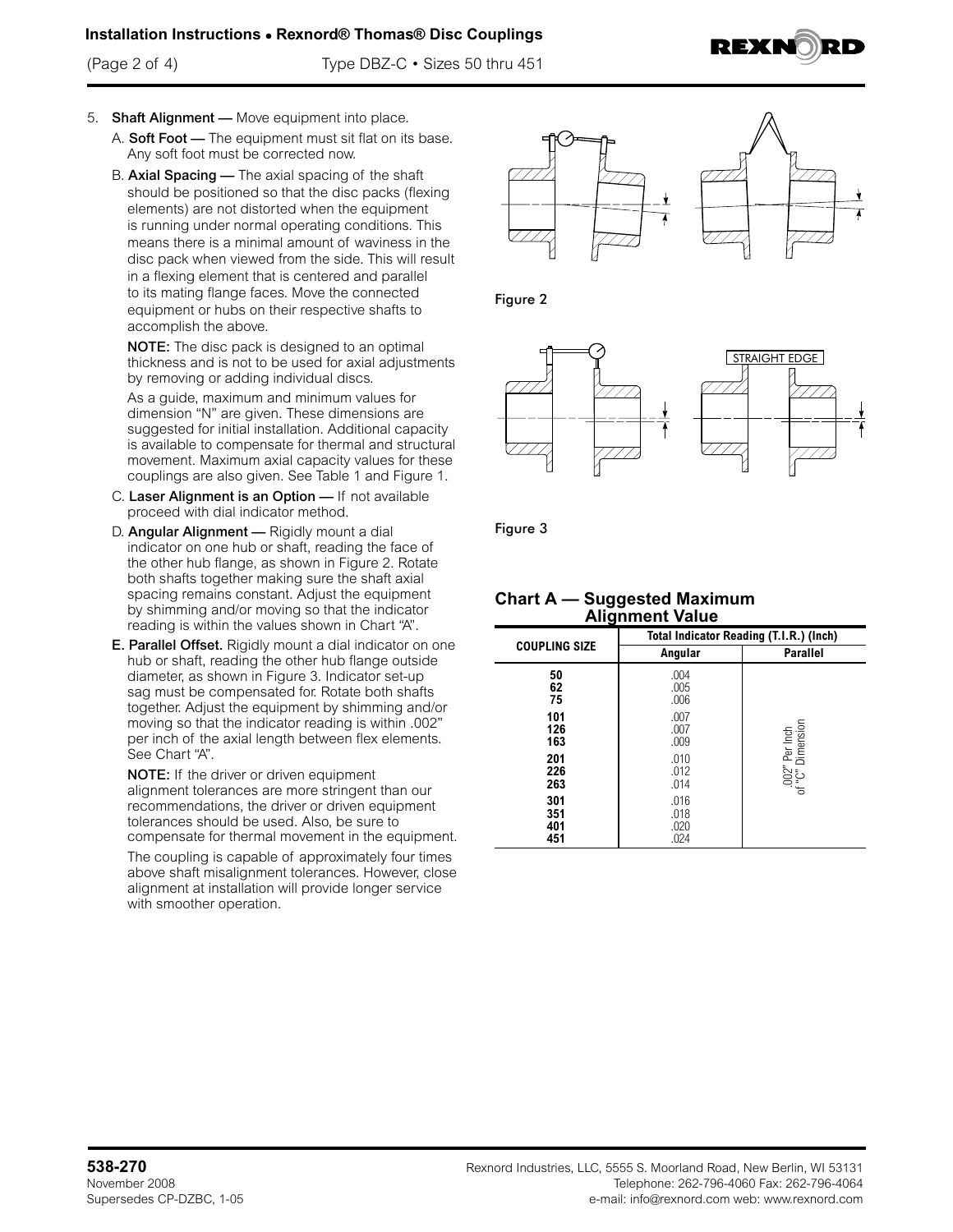**Rexnord® Thomas® Disc Couplings • Installation Instructions**

Type DBZ-C • Sizes 50 thru 451 (Page 3 of 4)

**6. Final Assembly —** With the coupling in good alignment, the bolts should easily fit through the holes in the flanges and the disc packs.

EXN

- A. If the coupling arrived assembled, the disc packs are still attached to the center spool. Before taking the disc packs off, first install one hub bolt through each disc pack and secure with a locknut. This will help when the pack is reinstalled later. If the coupling was shipped disassembled, the bolt through the pack is not required as the discs in the pack are factory-taped together.
- B. Now remove the bolts that hold the pack to the center spool. Start two bolts through the bolt holes in the center spool just far enough to put one of the disc packs over the bolts. On Sizes 226 and larger, a link must be put on the bolt first. Remove the disc pack alignment bolt. Now lift the center spool up into position. If the coupling is dynamically balanced, the center spool match mark must line up with the hub match mark.

It may help to support the other end of the center spool with a bolt through the spool flange and into the hub flange. Slide the two bolts through the disc pack, washer or link, into the clearance hole in the hub and secure with a locknut.

NOTE: All bolt threads should be lubricated. A clean motor oil is recommended.

Install two or more bolts through the hub bolt holes, disc pack, washer or link, into the clearance hole in the center spool and secure with a locknut. Make sure all parts pilot on the body ground part of the bolt. On Sizes 226 and up, install the remaining bolts in a similar manner.

C. Now proceed to the other end of the coupling. Remove the support bolt if used. Line up the bolt holes in the center spool with the clearance holes in the hub. If coupling is dynamically balanced, align the hub match marks. Start a bolt through the bolt hole in the center spool. Holding the disc pack in one hand slip it down between the two flanges. Add the washer or link and a locknut. Remove the disc pack alignment bolt if used. Now pivot the pack around until it lines up with the rest of the bolt holes in the center spool. Install the rest of the bolts through the center spool bolt holes, disc pack, washer or link into the clearance hole and add a locknut. Make sure all parts pilot on the body ground part of the bolt. The remaining bolts can be put through the hub bolt holes, disc pack, washers or links, into the clearance holes in the center spool and add locknuts.

| <b>COUPLING</b><br><b>SIZE</b> | "А"                            | Dimension "N"<br>(Inch)                                                                          |      | Axial                                              | <b>Thread</b>                 | <b>Torque</b>                  |     |  |
|--------------------------------|--------------------------------|--------------------------------------------------------------------------------------------------|------|----------------------------------------------------|-------------------------------|--------------------------------|-----|--|
|                                | Diameter Inch                  | Min                                                                                              | Max  | Capacity<br>Inch                                   | <b>Size</b>                   | <b>Ft-Lb</b><br>(In-Lb)        | Nm  |  |
| 50                             | 2.00                           | .250                                                                                             | .255 | ±.023                                              | #6-40                         | (24)                           | 2.7 |  |
| 62                             | 2.44                           | .330                                                                                             | .335 | ±.028                                              | #10-32                        | (36)                           | 4   |  |
| 75                             | 2.69                           | .340                                                                                             | .345 | ±.032                                              | #10-32                        | (36)                           | 4   |  |
| 101                            | 3.22                           | .46                                                                                              | .47  | ±.038                                              | #12-28                        | (96)                           | 11  |  |
| 126                            | 3.84                           | .51                                                                                              | .52  | ±.048                                              | $1/4 - 28$                    | 156                            | 18  |  |
| 163                            | 4.56                           | .51                                                                                              | .52  | ±.057                                              | $1/4 - 28$                    | 156)                           | 18  |  |
| 201                            | 5.34                           | .60                                                                                              | .61  | ±.067                                              | $5/16 - 24$                   |                                | 34  |  |
| 226                            | 6.06                           | .95                                                                                              | .96  | ±.076                                              | $3/8 - 24$                    |                                | 46  |  |
| 263                            | 7.00                           | 1.04                                                                                             | 1.05 | ±.089                                              | $7/16 - 20$                   |                                | 81  |  |
| 301<br>351<br>401<br>451       | 8.00<br>9.38<br>10.69<br>12.13 | 1.13<br>1.15<br>±.102<br>1.32<br>1.34<br>±.118<br>1.45<br>±.136<br>1.47<br>1.54<br>1.56<br>±.154 |      | $1/2 - 20$<br>$5/8 - 18$<br>11/16-16<br>$3/4 - 16$ | 95<br>175<br>$150*$<br>$190*$ | 129<br>237<br>$203*$<br>$258*$ |     |  |

## **TABLE 1 — Locknut Tightening Torques**

NOTE: 1. These torque values are approximate for steel bolts with lubricated threads. Modifications will be necessary for stainless steel. For stainless steel, the tightened torque must be reduced to 60% of the values shown. Bolt and locknut threads must also be liberally coasted with molybdenum disulfide grease.

2. Bolts should be held from rotating while the locknuts are tightened to the values shown.

 $\star$  These locknuts are cadmium plated.

### **TABLE 1A — Set Screw Tightening Torque**

| <b>Set Screw</b><br><b>Thread Size</b>                                                           | Toraue<br>In-Lb                             | Toraue<br>Ft-Lb                      | <b>Torque</b><br>Nm        |  |
|--------------------------------------------------------------------------------------------------|---------------------------------------------|--------------------------------------|----------------------------|--|
| $1/4 - 20$<br>$1/4 - 28$<br>$5/16 - 18$<br>$5/16 - 24$<br>$3/8 - 16$<br>$3/8 - 24$<br>$1/2 - 13$ | 66<br>76<br>132<br>144<br>240<br>276<br>600 | 6<br>6<br>11<br>12<br>20<br>23<br>50 | 15<br>16<br>27<br>31<br>68 |  |
| $1/2 - 20$                                                                                       | 660                                         | 55                                   | 75                         |  |